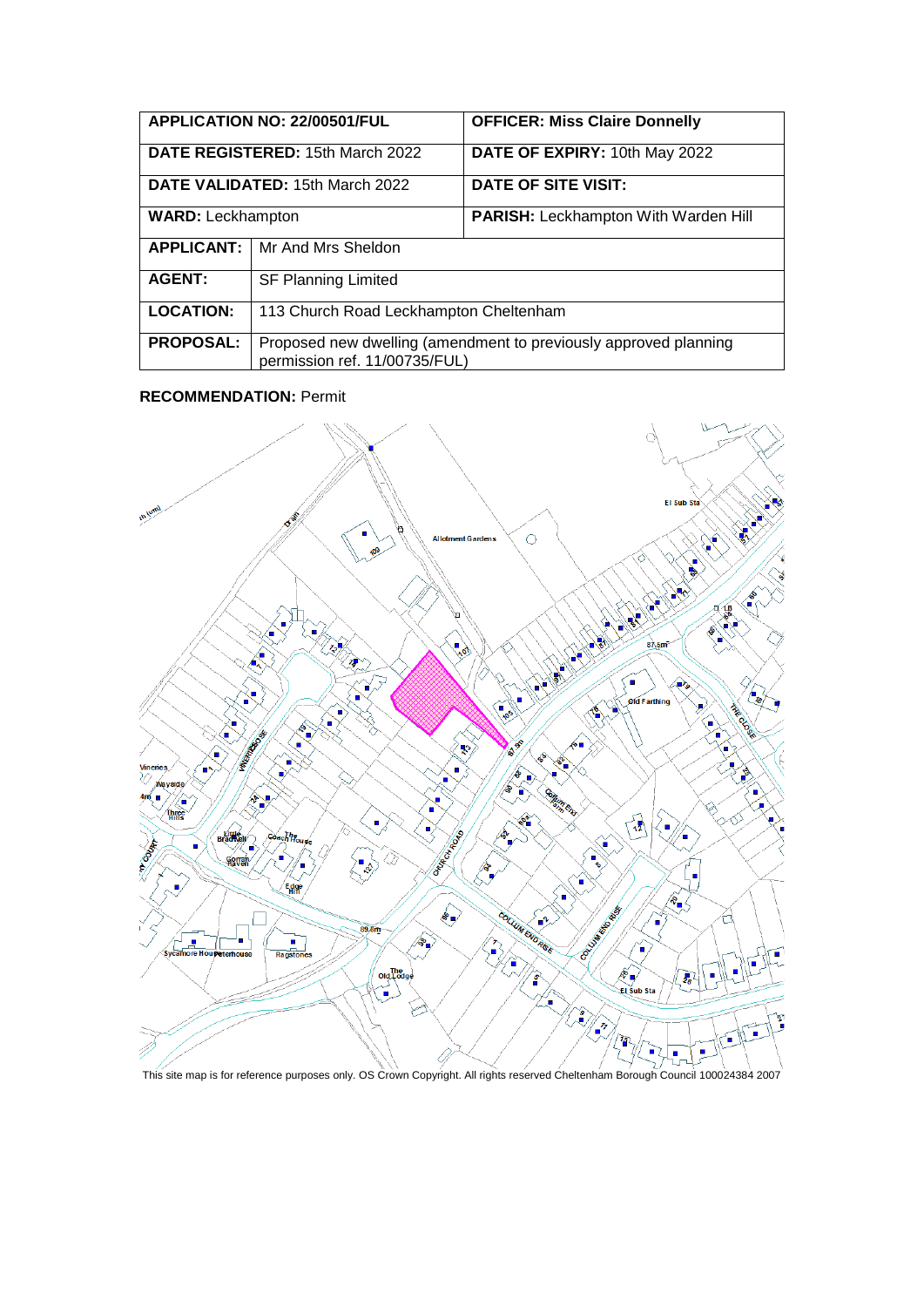# **1. DESCRIPTION OF SITE AND PROPOSAL**

- 1.1 The application relates to 113 Church Road, specifically the land to the rear of the main dwelling known as 113 Church Road. The site comprises a detached chalet style bungalow which fronts Church Road, which sits in a generously sized plot. The dwelling is locally listed and has been identified as an 'unusual building type' therefore is considered to be a building which contributes to Cheltenham. The site is within the parish of ... and is not located within a conservation area.
- 1.2 The application proposes the erection of a new dwelling located on the land to the rear of 113 Church Road.
- 1.3 This application is a resubmission of a previously approved application in 2011 (ref. 11/00735/FUL).
- 1.4 The application is at planning committee due to the applicant being a member of staff of the council, as well as a Parish Council objection and Architects Panel objection.

# **2. CONSTRAINTS AND RELEVANT PLANNING HISTORY**

#### **Constraints:**

Airport Safeguarding over 45m Principal Urban Area

### **Relevant Planning History:**

**99/50410/OUT 27th January 2000 REF** Outline planning permission for a single dwelling

### **00/00438/OUT 31st May 2000 REF**

Construction of 3 no. detached houses with garages following demolition of existing dwelling. Construction of new vehicular access

#### **01/00897/FUL 30th July 2001 PER**

Extension to dining room and kitchen on ground floor, the addition of a first floor bedroom with en-suite plus family bathroom and the creation of a dormer window to the rear in existing bedroom

### **09/01517/FUL 4th December 2009 PER**

New vehicular access, boundary wall and entrance gate

## **11/00735/FUL 22nd July 2013 PER**

Erection of a dwelling to the rear (Revised drawings to those previously consulted upon)

# **12/01803/TIME 9th January 2013 PER**

Application to extend the time limit for implementation of planning permission 09/01517/FUL for new vehicular access, boundary wall and entrance gate

### **12/01963/AMEND 20th February 2013 PAMEND**

#### Non-material amendment to planning approval 12/01803/TIME - Revision to location of dropped kerb and part retention of existing hedging.

## **14/02152/FUL 24th April 2015 PER**

Proposed construction of new integral garage with bedroom above and single storey link (Following demolition of existing conservatory and detached single garage)

## **15/02044/DISCON 23rd November 2015 DISCHA**

Discharge of condition 4 (tree protection fencing) on planning permission ref: 14/02152/FUL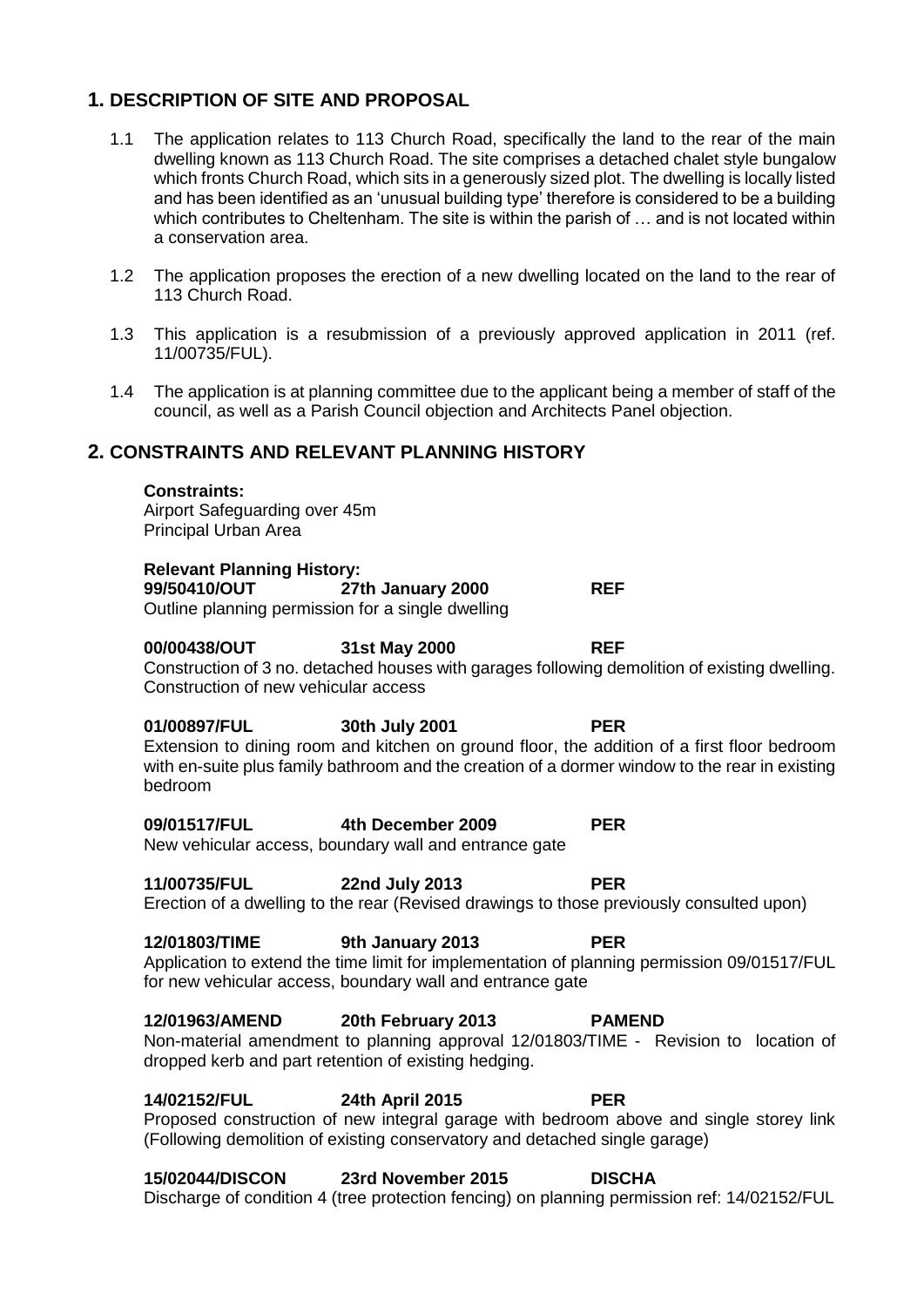## **15/02072/AMEND 2nd December 2015 PAMEND**

Non material amendment to planning permission ref: 14/02152/FUL -to allow the removal of the tree closest to the property (the application and discharge of conditions information specified it would be retained).

### **16/00115/AMEND 29th January 2016 PAMEND**

Non material amendment to planning permission ref: 14/02152/FUL - addition of white 'cape cod' timber to upper floor of extension

### **18/01118/DISCON 22nd June 2018 DISCHA**

Discharge of conditions 3 (Materials), 4 (Landscaping), 5 (Levels), 6 (Tree Protection Plan), 7 (Evidence), 8 (Recreational facilities), 10 (Temporary car park) and 11 (Wheel washing facilities) on planning permission 11/00735/FUL

# **3. POLICIES AND GUIDANCE**

### **National Planning Policy Framework**

Section 2 Achieving sustainable development Section 4 Decision-making Section 5 Delivering a sufficient supply of homes Section 8 Promoting healthy and safe communities Section 9 Promoting sustainable transport Section 11 Making effective use of land Section 12 Achieving well-designed places

### **Adopted Joint Core Strategy Policies**

SP1 The Need for New Development SD3 Sustainable Design and Construction SD4 Design Requirements SD10 Residential Development SD14 Health and Environmental Quality INF1 Transport Network

## **Cheltenham Plan Policies**

D1 Design SL1 Safe and Sustainable Living GI2 Protection and replacement of trees GI3 Trees and Development

#### **Supplementary Planning Guidance/Documents**

Development on garden land and infill sites in Cheltenham (2009)

# **4. CONSULTATIONS**

### **Gloucestershire Centre For Environmental Records**

*4th April 2022* – Report available in documents tab.

## **Building Control**

*18th March 2022* – The application will require Building Regulations approval. Please contact Cheltenham and Tewkesbury Building Control on 01242 264321 for further information.

### **Parish Council**

*6th April 2022* –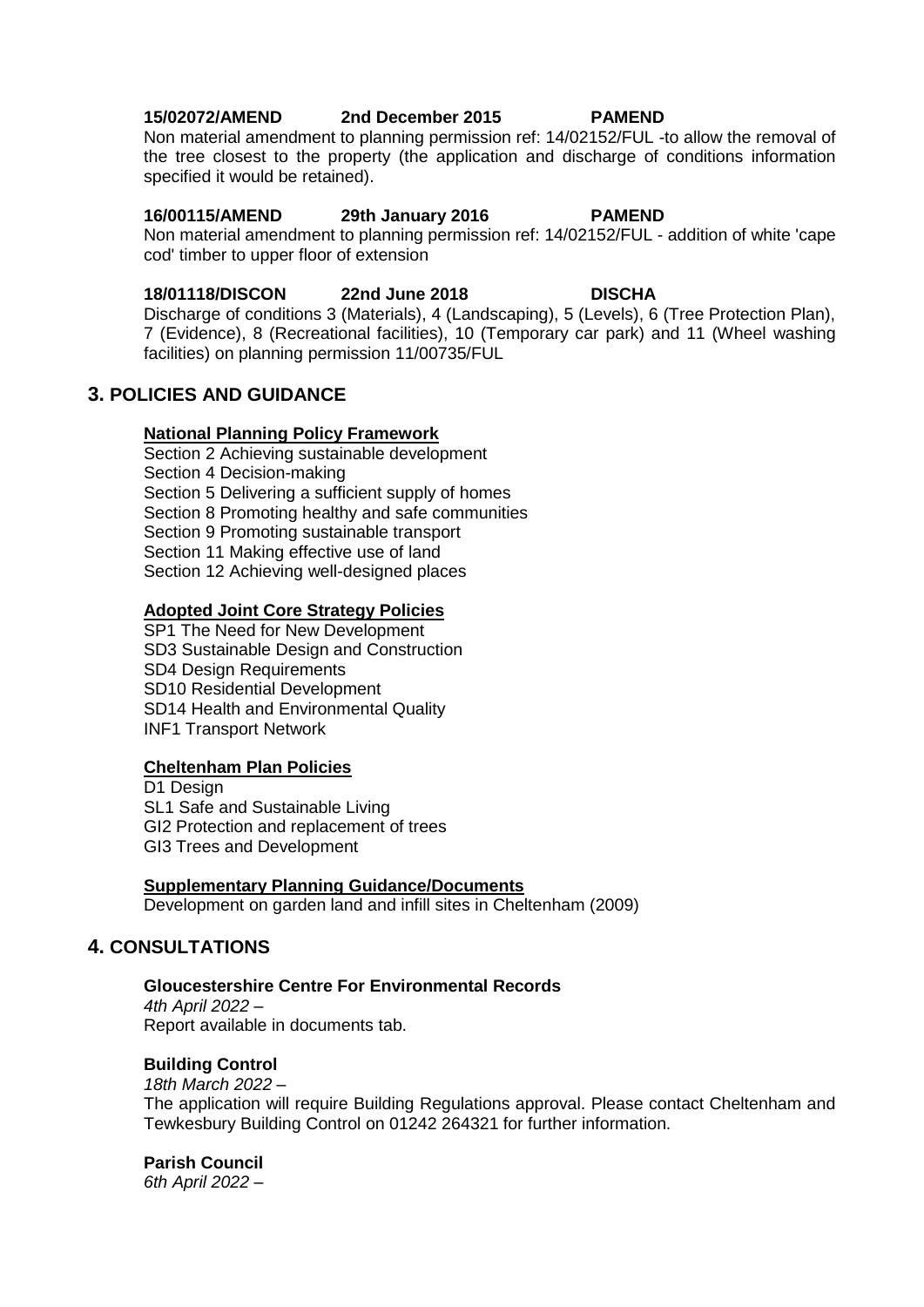The Parish Council does not object to this application but wishes to draw attention to the following key issues:

The Parish Council objected to the previous application in 2011 on several grounds, one being that the first floor windows of the dwelling as then proposed overlooked the back gardens of many houses to the south-west in Vineries Close and in Church Road. The design as now proposed overcomes this problem by having no first floor windows looking out on its south-west side. But any planning approval must include a condition that the dwelling shall not be modified in the future in any way that would cause overlooking, such as the incorporation of windows in the sloping roof.

As the Parish Council said in its comments in 2011, it is very important to avoid on-road parking outside 113 Church Road because of the congestion in Church Road in the peak traffic periods and the risk of a jam between the vehicle flows in both directions in Church Road and cars entering the flow from Collum End Rise. The new application does provide sufficient off-road parking space. It would add marginally to the traffic in Church Road but this is insignificant compared with the impact of other approved and proposed developments in the area and of the additional traffic to the new secondary school in Kidnappers Lane / Farm Lane.

#### *13th April 2022* –

#### Updated response

The Parish Council objects to this application on grounds of garden grabbing. The architecture and character of 113 Church Road is very attractive and quite special and makes it a much loved feature in Church Road, particularly as viewed from the front and also from the public footpath along the east side of the property. The current size of the garden is important to the beauty and character of the dwelling and the application by building on much of this garden would damage this. The Council is uncertain of the current status of CBC's policy against garden grabbing but if this application were permitted it would be a particularly bad case of very detrimental garden grabbing.

The Parish Council objected to the previous application in 2011 on several grounds, one being that the first floor windows of the dwelling as then proposed overlooked the back gardens of many houses to the south-west in Vineries Close and in Church Road. The design as now proposed overcomes this problem by having no first floor windows looking out on its south-west side. But any planning approval must include a condition that the dwelling shall not be modified in the future in any way that would cause overlooking, such as the incorporation of windows in the sloping roof.

As the Parish Council also said in its comments in 2011, it is very important to avoid on-road parking outside 113 Church Road because of the congestion in Church Road in the peak traffic periods and the risk of a jam between the vehicle flows in both directions in Church Road and cars entering the flow from Collum End Rise. The new application does now provide sufficient off-road parking space.

### **Tree Officer**

*30th March 2022* – The CBC tree Section does not object to this application.

Please could a tree protection plan to take account of the mature Robinia tree be submitted and agreed prior to the commencement of any construction.

#### **Architects Panel**

*14th April 2022* – Design Concept The panel acknowledged that there was an extant planning permission for a new dwelling in the garden of property. However, concerns were raised over the proposed design changes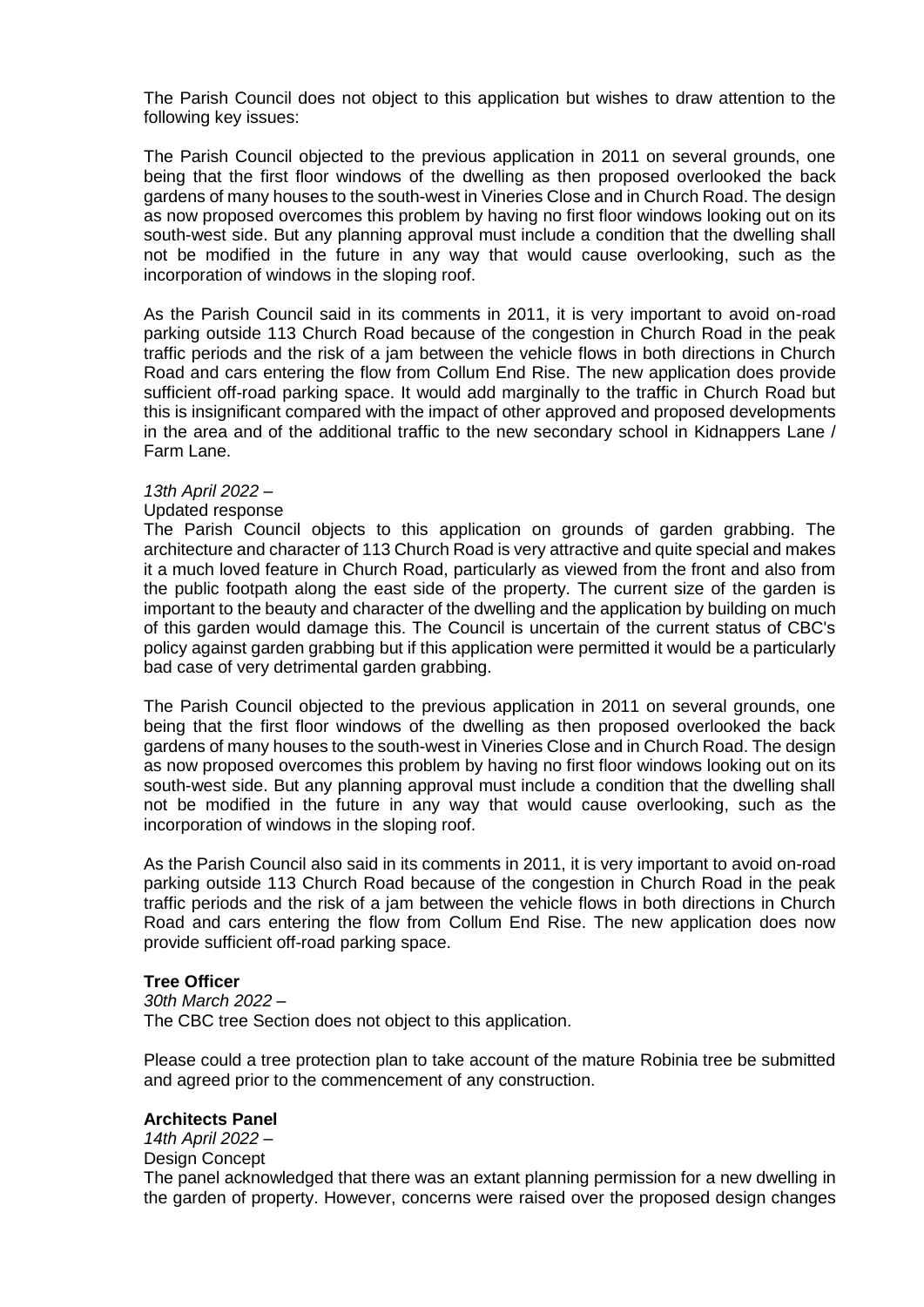which have resulted in a more bulky building and a more industrial look which the panel felt was out of character with the main house and surrounding buildings.

#### Design Detail

Whilst it is acknowledged that the previous scheme included a high central mono-pitched living room, using this as the basis for providing additional first floor accommodation seemed to the panel as the wrong design approach, not least because the quality of first floor accommodation would be poor due to the limited headroom provided. Extending the monopitch idea to all other single storey wings and the garage changes the character of the design for the worse.

Recommendation Not supported.

#### **Gloucestershire Highways**

#### *10th May 2022 –*

Gloucestershire County Council, the Highway Authority acting in its role as Statutory Consultee has undertaken a full assessment of this planning application. Based on the appraisal of the development proposals the Highways Development Management Manager on behalf of the County Council, under Article 18 of the Town and Country Planning (Development Management Procedure)(England) Order, 2015 has no objection subject to conditions.

The justification for this decision is provided below.

The proposed dwelling will utilise an existing access which benefits from reasonable visibility splays. There are no recorded PIC's near the vicinity of the site, and based on the scale of the proposal, it is not perceived likely to arise a detrimental impact on the operation and safety of the adjacent network.

The Highway Authority has undertaken a robust assessment of the planning application. Based on the analysis of the information submitted the Highway Authority concludes that there would not be an unacceptable impact on Highway Safety or a severe impact on congestion. There are no justifiable grounds on which an objection could be maintained.

#### **Conditions**

Electric Vehicle Charging Points (Residential) Before first occupation, the dwelling hereby approved shall have been fitted with an Electric Vehicle Charging Point (EVCP) that complies with a technical charging performance specification, as agreed in writing by the local planning authority. The EVCP shall be installed and available for use in accordance with the agreed specification unless replaced or upgraded to an equal or higher specification.

Reason: To promote sustainable travel and healthy communities.

### **5. PUBLICITY AND REPRESENTATIONS**

| Number of letters sent  | 16 |
|-------------------------|----|
| Total comments received |    |
| Number of objections    |    |
| Number of supporting    |    |
| General comment         |    |

5.1 Letters have been sent to sixteen neighbouring properties; no responses have been received.

# **6. OFFICER COMMENTS**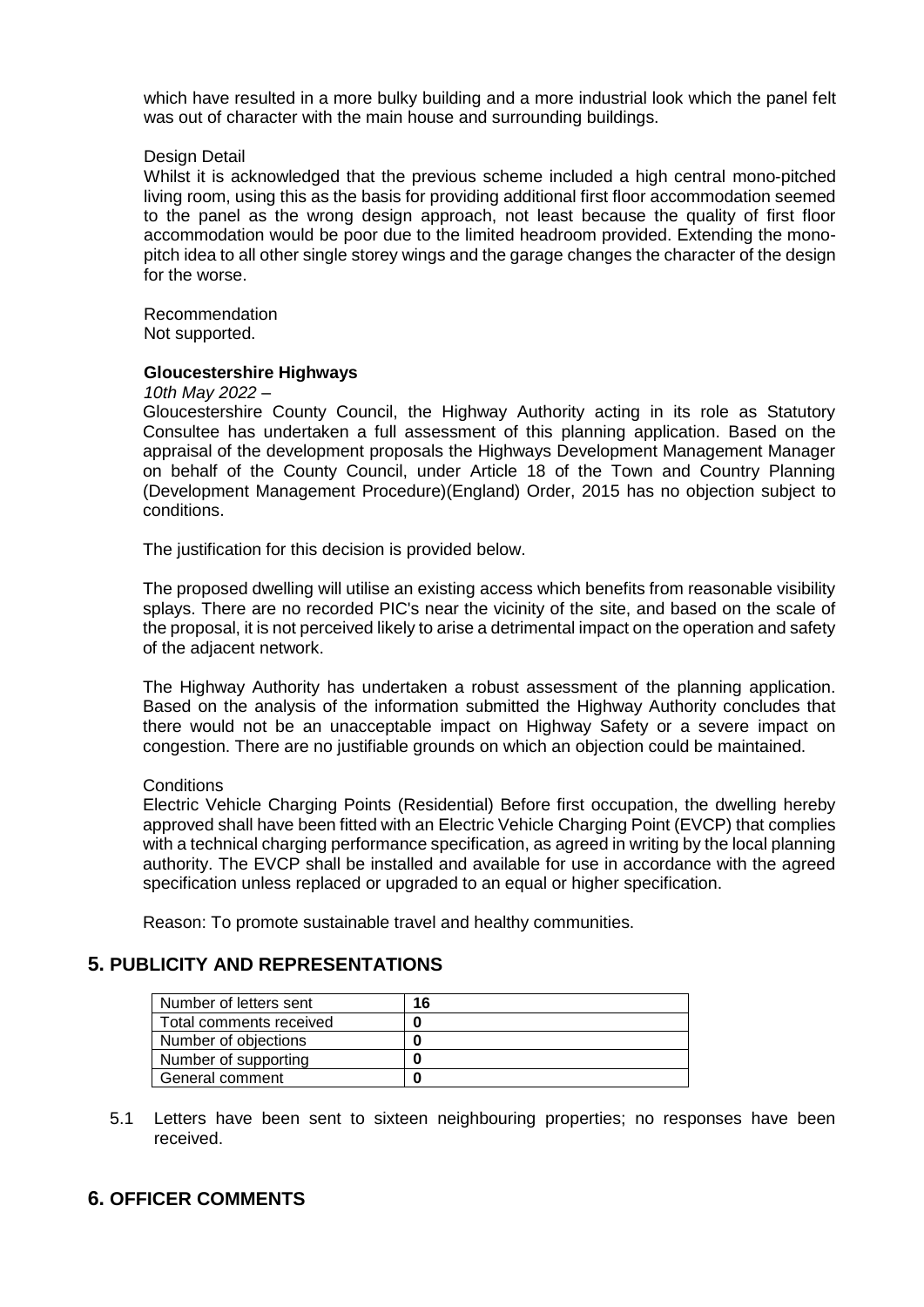### 6.1 **Determining Issues**

- 6.2 The key considerations for this application are the principle of a new dwelling, the design and layout, impact on neighbouring amenity and any highway safety implications.
- 6.3 Officers will also take into consideration the previous permission on the site from 2011; mindful of the policy changes since the previous permission. However that said, the previous permission is still a relevant consideration when determining this application.

## 6.4 **The site and its context**

6.5 As mentioned above, a previous application was granted planning permission for a dwelling in this location. The previous application was revised throughout the course of the application process in order to reach an appropriate scheme. The proposed dwelling proposed as part of this application is similar in terms of scale and form as the previously approved application, however proposes minor alterations to the design.

### 6.6 **Principle of development**

- 6.7 Paragraph 11 of the National Planning Policy Framework (NPPF) sets out a presumption in favour of sustainable development which for decision-taking means approving development proposals that accord with an up-to-date development plan without delay.
- 6.8 Paragraph 11 of the NPPF goes on to set out that where housing policies are out-of-date (including situations where the local planning authority cannot demonstrate a five year supply of deliverable housing sites), the NPPF is clear that development proposals should be approved without delay unless any adverse impacts of doing so would significantly and demonstrably outweigh the benefits, when assessed against the NPPF policies as a whole, or specific NPPF policies provide clear reason for refusal. As it stands, currently Cheltenham cannot demonstrate a five year housing land supply.
- 6.9 Notwithstanding the above, the application site is sustainably located within the Principal Urban Area (PUA), where adopted JCS policy SD10 supports new housing development. Policy SD10 also requires new residential development proposals to *"seek to achieve the maximum density compatible with good design, the protection of heritage assets, local amenity, the character and quality of the local environment, and the safety and convenience of the local and strategic road network."*
- 6.10 With the above in mind, and as required by the NPPF, the principle of the development of the proposed site is considered to be acceptable and the development should therefore be approved unless the adverse impacts of doing so would significantly and demonstrably outweigh the benefits. In this case, the relevant considerations are:
	- i) The design and layout of the proposed dwelling,
	- ii) The impact on neighbouring amenity, and
	- iii) The impact on highway safety.

### 6.11 **Design and layout**

- 6.12 Policy SD4 of the JCS and policy D1 of the Cheltenham Plan require development to be of a high standard of architectural design that responds positively to and respects the character of the site and its surroundings. This draws from paragraph 130 of the NPPF which seeks development to be visually attractive and sympathetic to local character.
- 6.13 The Development on Garden Land and Infill Sites in Cheltenham Supplementary Planning Document (SPD) sets out guidance for the erection of new dwellings. The document specifically sets out guidance on layout and development patterns stating that the layout of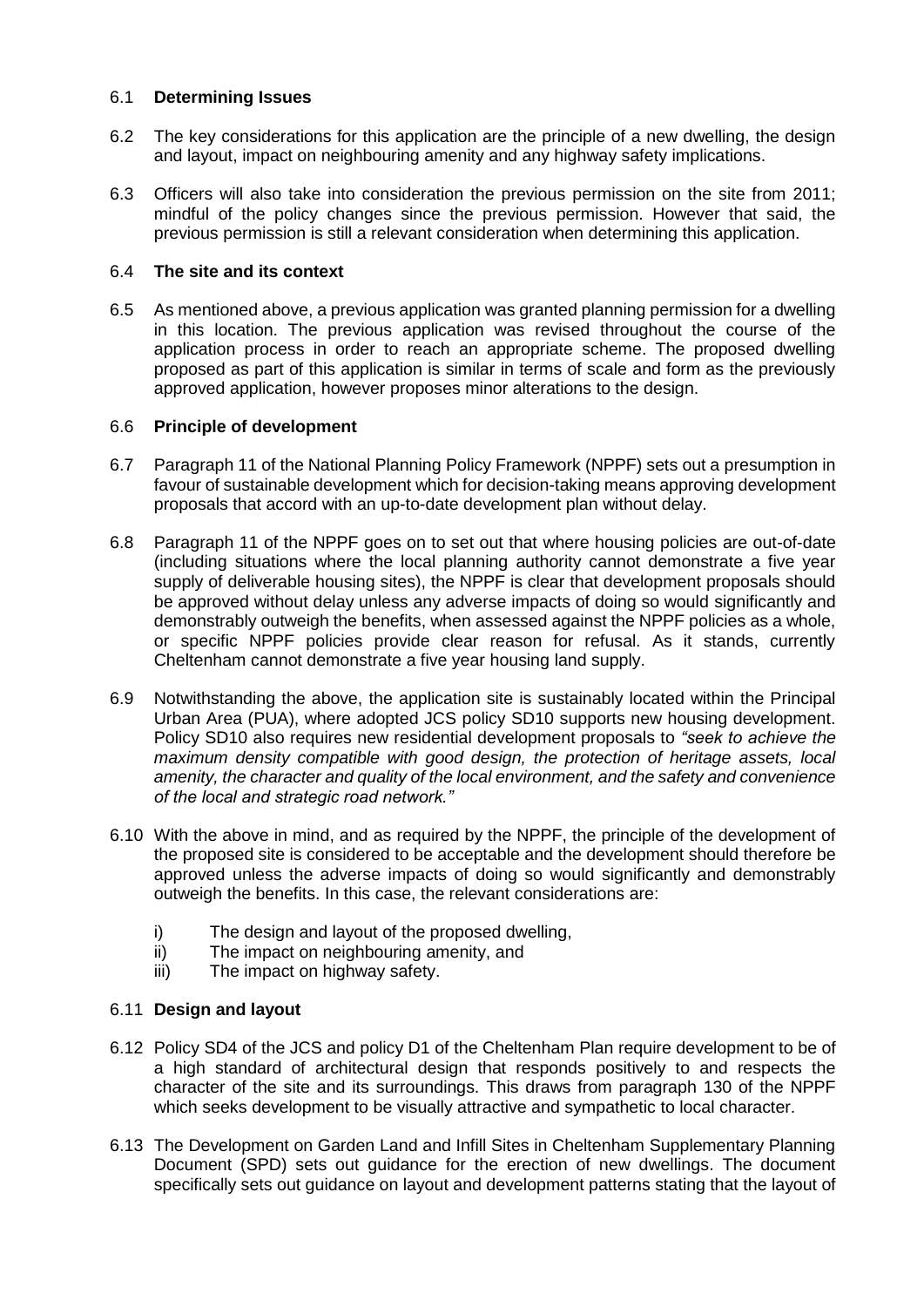development plays an important role in defining the character of an area including the grain, building lines and type of building.

- 6.14 The application site is considered to comfortably accommodate the proposed dwelling. The proposed dwelling as part of this application would have a smaller footprint than that approved as part of the previously approved application (ref. 11/00735/FUL). It is noted that there is a relatively strong and obvious building line fronting Church Road. The application is sited adjacent to a small lane accessed off Church Road serving 2no. dwellings located to the read of the Church Road fronting dwellings. As such, the pattern of development to the rear of the Church Road fronting dwellings has already been established and therefore the addition of the proposed dwelling would not result in undue harm to the character of the area in terms of pattern and layout of development. As such, the location of the dwelling and layout in the site is considered to be acceptable.
- 6.15 The proposed dwelling would be a 1.5 storey building which would take on a modern form with pitched roofs and a modern use of materials. The external materials would be Cotswold Stone and horizontal timber elevations with a standing seam zinc clad roof; a condition for materials details has been added given the lack of specific details submitted with the application.
- 6.16 Officers note the Architects Panel comments and that they do not support the scheme as proposed. Officers appreciate that the alteration from flat roofs to pitched roofs results in the dwelling reading as a larger form of development, however the dwelling would not dominate the site and is considered to be an appropriate footprint and form for the site. Officers consider the design approach to be acceptable and would not result in harm to the character of the area.
- 6.17 With the above in mind, it is considered that the siting, design and form of the proposed dwelling is appropriate and would therefore be compliant with the relevant planning policies and guidance.

#### 6.18 **Impact on neighbouring property**

- 6.19 Policy SD14 of the JCS and policy SL1 of the Cheltenham Plan require development not to cause unacceptable harm to the amenity of adjoining land users; this echoes section 12 of the NPPF which requires development to be of a high standard of amenity for existing and future users.
- 6.20 As a result of the public consultation period, there have been no responses received. Given the dwelling would be 1.5 storey's the rear of the dwelling would be single storey, with the majority of the openings to the rear at ground floor. The two storey element of the dwelling would be to the front with the only first floor windows on the front elevation overlooking the lane. As such, there are no concerns that there would be an overlooking or loss of privacy as a result of the proposed dwelling. Furthermore, as the dwelling is modest in scale, and given the relationship with adjoining properties, the building is not considered to be overbearing to adjoining land users, nor will it result in an unacceptable loss of light to neighbouring properties.
- 6.21 It is therefore considered that as a result of the proposed dwelling there would be no unacceptable impact to the existing amenity of adjoining land users.

#### 6.22 **Access and highway issues**

6.23 The Highways Officer has commented on the scheme; full comments can be read above, no objection has been raised. The Highways Officer identifies that the new dwelling will use an existing access (see planning application ref. 09/01517/FUL), and it is considered that this access is suitable to serve the proposed dwelling and would not result in an unacceptable impact on highway safety. On its highway safety impacts the scheme will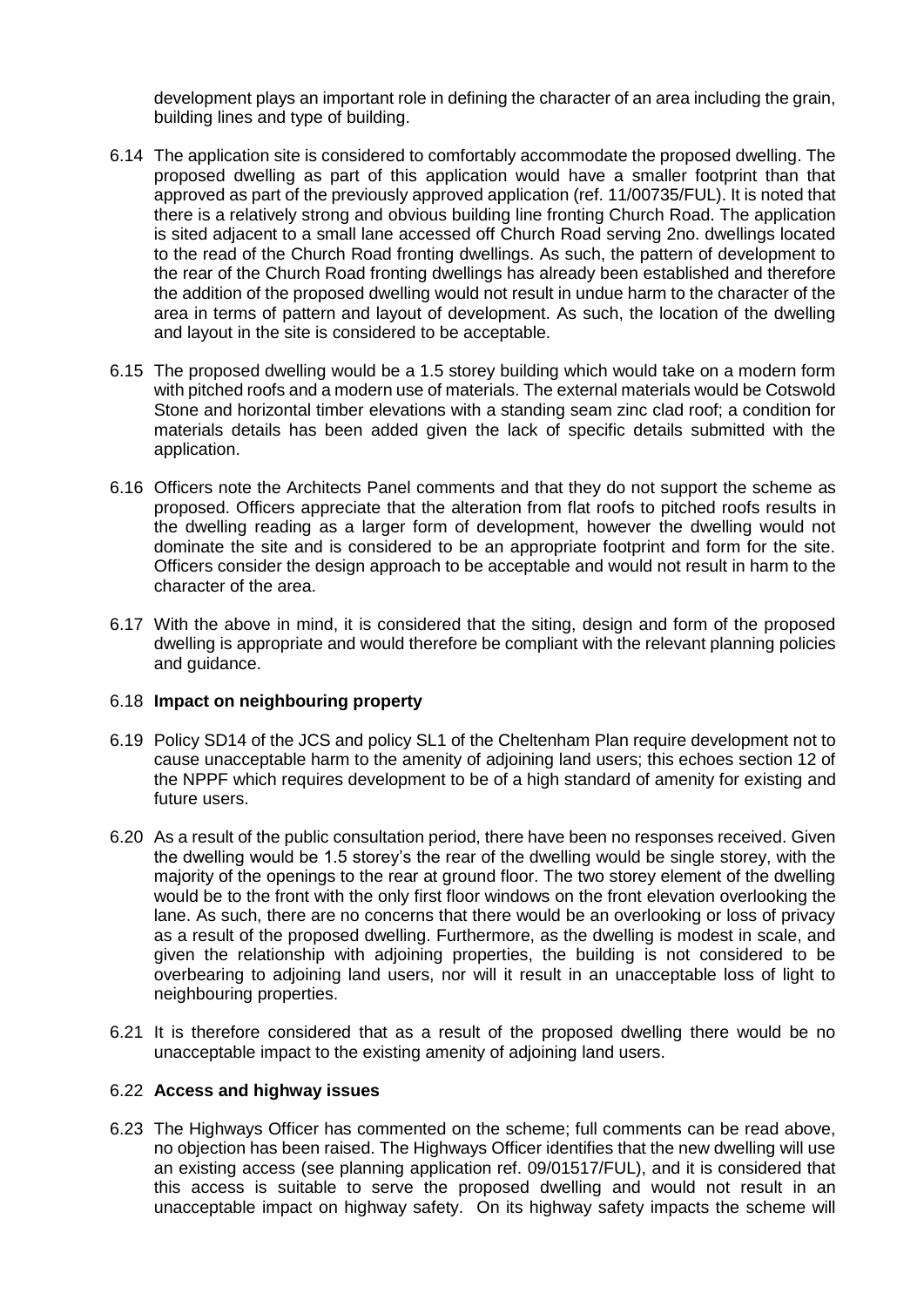therefore comply with the requirements of policy INF1 of the JCS and section 9 of the NPPF, specifically paragraph 111.

### 6.24 **Other considerations**

6.25 Public Sector Equalities Duty (PSED)

As set out in the Equalities Act 2010, all public bodies, in discharging their functions must have "due regard" to this duty. There are three main aims:

- Removing or minimising disadvantages suffered by people due to their protected characteristics;
- Taking steps to meet the needs of people with certain protected characteristics where these are different from the needs of other people; and
- Encouraging people with certain protected characteristics to participate in public life or in other activities where participation is disproportionately low.

Whilst there is no absolute requirement to fully remove any disadvantage, the duty is to have "regard to" and remove OR minimise disadvantage and in considering the merits of this planning application the planning authority has taken into consideration the requirements of the PSED.

In the context of the above PSED duties, this proposal is considered to be acceptable.

# **7. CONCLUSION AND RECOMMENDATION**

- 7.1 For the reasons set out above, taking into consideration the previous permission and the comments received from relevant consultees, the proposed dwelling is considered to be acceptable in terms of principle, design and layout, protecting neighbouring amenity and highways safety and therefore is in accordance with the relevant planning policies and guidance.
- 7.2 The recommendation is to therefore permit this application subject to the conditions set out below.

# **8. CONDITIONS / INFORMATIVES**

1 The planning permission hereby granted shall be begun not later than the expiration of three years from the date of this decision.

Reason: To accord with the provisions of Section 91 of the Town and Country Planning Act 1990, as amended by Section 51 of the Planning and Compulsory Purchase Act 2004.

2 The planning permission hereby granted shall be carried out in accordance with the approved plans listed in Schedule 1 of this decision notice.

Reason: For the avoidance of doubt and in the interests of proper planning.

3 No external facing or roofing materials shall be applied unless in accordance with: a) a written specification of the materials; and/or b) physical sample(s )of the materials. The details of which shall have first been submitted to and approved in writing by the Local Planning Authority.

Reason: In the interests of the character and appearance of the area, having regard to adopted policy D1 of the Cheltenham Plan (2020) and adopted policy SD4 of the Joint Core Strategy (2017).